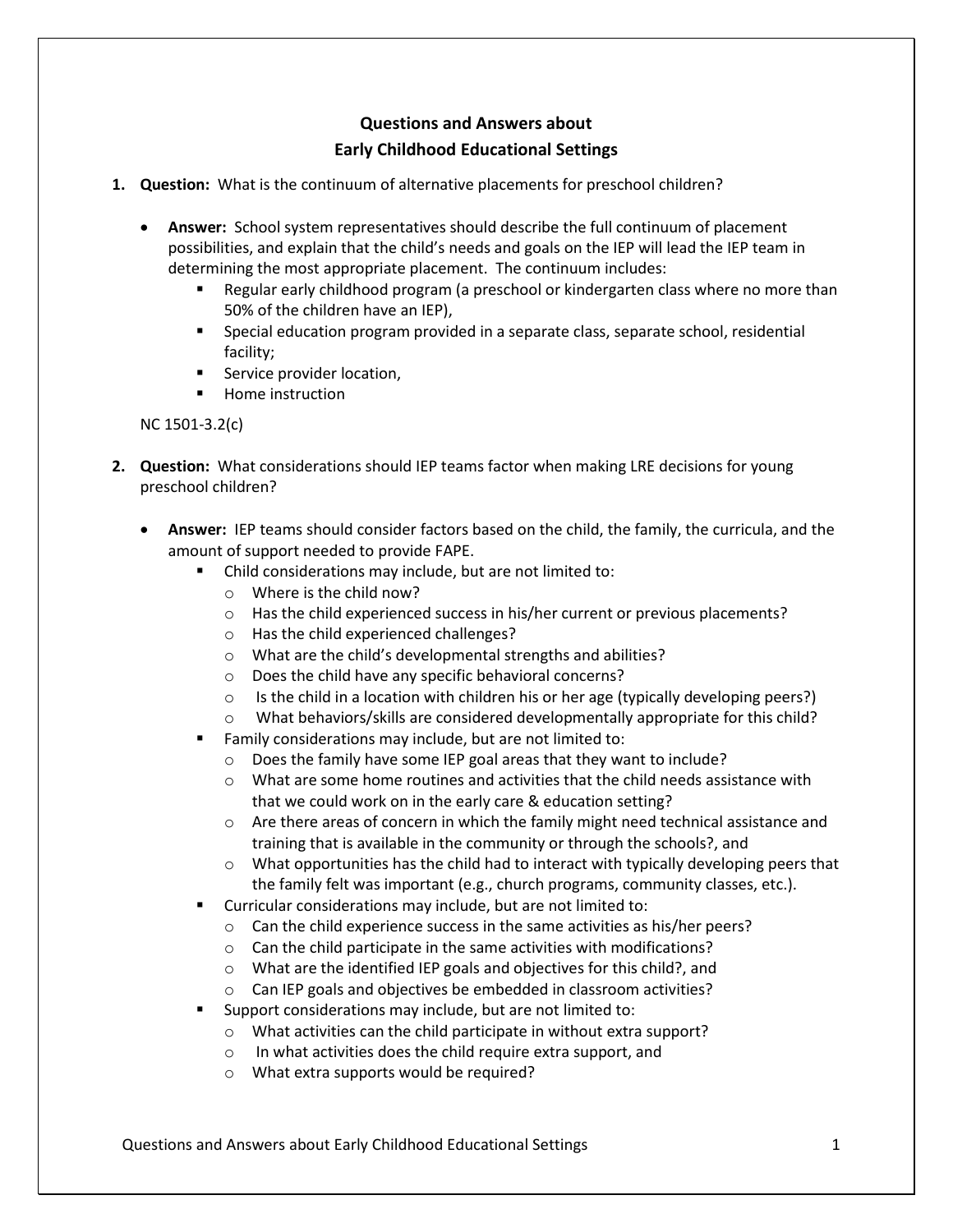- **3. Question:** What is the definition of a "Regular Early Childhood Program" or classroom?
	- **Answer:** A Regular Early Childhood Program (RECP) class is on in which at least 50% of the children enrolled in the class are nondisabled and do not have an IEP.
- **4. Question:** Do we count children with "Speech Only" IEPs count in the total of disabled children when determining if a class qualifies as RECP?
	- **Answer:** Yes. Children who qualify for special education under the category of Speech Impaired are counted as a child with a disability in a classroom makeup.
- **5. Question:** When determining the setting on the IEP we have to identify if services are provide in the RECP setting or in another location. What is the distinction between these two settings?
	- **Answer:** Services that are considered to be "in the regular early childhood program" are those that occur in the class the majority of the time. While occasional pull-out sessions may be necessary, the majority of specialized instruction is conducted in a collaborative manner with the teaching staff. In the event that a child receives some of the specialized services in the RECP class and some in another location, IEP teams must determine where the "majority" of special education and related serves are provided.
- **6. Question**: How do IEP teams determine the LRE placement for a preschool child who is not enrolled in a preschool or childcare program?
	- **Answer:** In determining the educational placement of a child with a disability, including a preschool child with a disability, each public agency must ensure that-
		- (a) The placement decision-
			- (1) Is made by a group of persons, including the parents, and other persons knowledgeable about the child, the meaning of the evaluation data, and the placement options; and
			- (2) Is made in conformity with the LRE provisions under §300.114 through 300.118.
		- (b) The child placement-
			- (1) is determined at least annually;
			- (2) Is based on the child's IEP; and
			- (3) Is as close as possible to the child's home;
		- (c) Unless the IEP of a child with a disability requires some other arrangement, the child is educated in the school that he or she would attend if nondisabled;
		- (d) In selecting the LRE, consideration is given to any potential harmful effect on the child or on the quality of services that he or she needs; and
		- (e) A child with a disability is not removed from education in age appropriate regular classrooms solely because of needed modifications in the general education curriculum.

Authority: 20 U.S.C 1412(z)(5)); 34 CFR §300.116